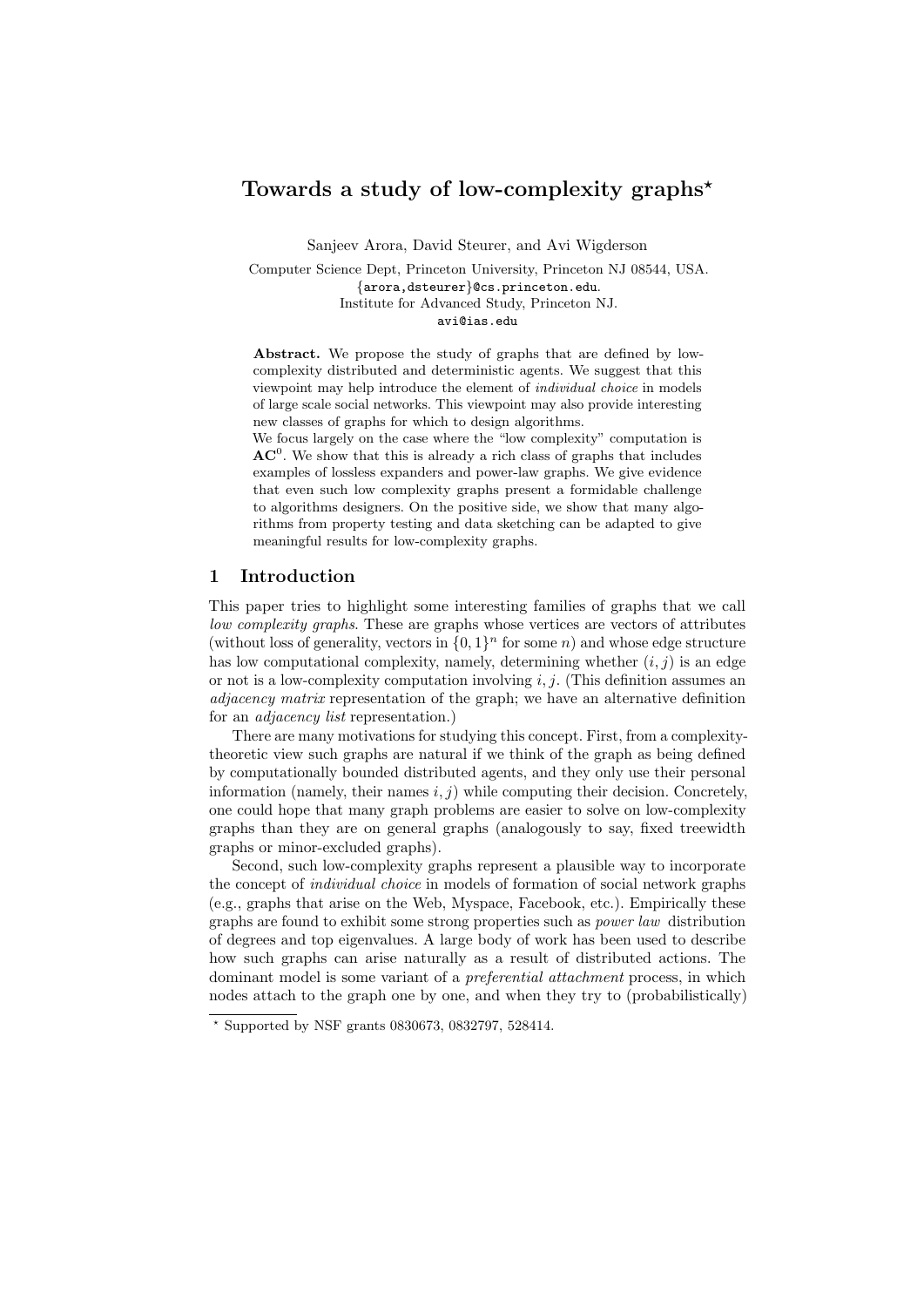#### 2 Sanjeev Arora, David Steurer, and Avi Wigderson

decide which other nodes to attach to, they prefer nodes with higher degree (i.e., "popular nodes"). By varying model parameters and assumptions (see the survey by Mitzenmacher [1]) a rich variety of graphs can be obtained.

While it is highly plausible that random choice coupled with a "follow the herd" behavior should be an important part of the story of how such networks come about, it is unclear if this is the complete story. For instance, it has been empirically observed that many graph problems are trivial to solve on the above random models but quite difficult on real-life graphs obtained from social networks [2].

One obvious missing element in the above models is that of individual choice. Clearly, people link to other people on Myspace or Facebook or the Web at least in part due to their interest profile, and they seek out interesting people or webpages using search tools (e.g., Google and other search engines) that allow them to explicitly or implicitly express (via boolean expressions) their choice function.

Our model of low-complexity graphs gives one way to incorporate the element of individual choice: the choice of a person with attribute vector  $i$  to link to a person with vector  $j$  is a low complexity computation involving  $i, j$ . For sake of clarity the model has been kept very bare: (i) The attributes are distributed uniformly in the population (i.e., the node set is  $\{0,1\}^n$ ); (ii) The choice function for all nodes uses the same low-complexity computation —only their inputs are different, namely, their own attribute vectors. Note that this allows the adjacency list of each node  $i$  to be different because its attribute vector is unique.

(iii) The issue of random choice has been left out entirely, or to be more precise, is allowed only in very small doses as part of the choice function. The point in this paper is that even with these restrictions, great expressive power still remains —one can realize complicated graphs like power-law graphs and lossless expanders and extractors (see Section 2).

Now we formally define low complexity graphs. If  $\mathcal C$  is a complexity class then an infinite family of graphs  ${G_n}$  is said to be a C-graph family in the adjacency matrix representation if for every  $n \geq 1$ ,  $G_n$  has  $2^n$  nodes and there is an algorithm in class C that, given indices  $i, j \in \{0, 1\}^n$ , can compute whether or not  $(i, j)$  is an edge in the graph. A C-graph family in the adjacency list representation is similarly defined, except we restrict it to be d-regular for some  $d$  (which could be a slowly growing function of  $n$ ) and we require for each input size n a sequence of dn algorithms from  $C$  that given i compute the individual bits of the adjacency list of node i. (The output of each algorithm consists of one bit.) We can similarly define other low-complexity objects such as hypergraphs, circuits, etc.

Of course, similar definitions have been used in complexity theory before. For instance, the case  $\mathcal{C} = \mathbf{DSPACE}(n)$  corresponds to logspace uniform circuits/graphs, and also corresponds to a common notion of strongly explicit constructions (used for example when we talk about explicit constructions of expanders). The case  $C = P/poly$  coincides with *succinctly described* graphs [3]. It is known that many standard problems (e.g., connectivity) are intractable for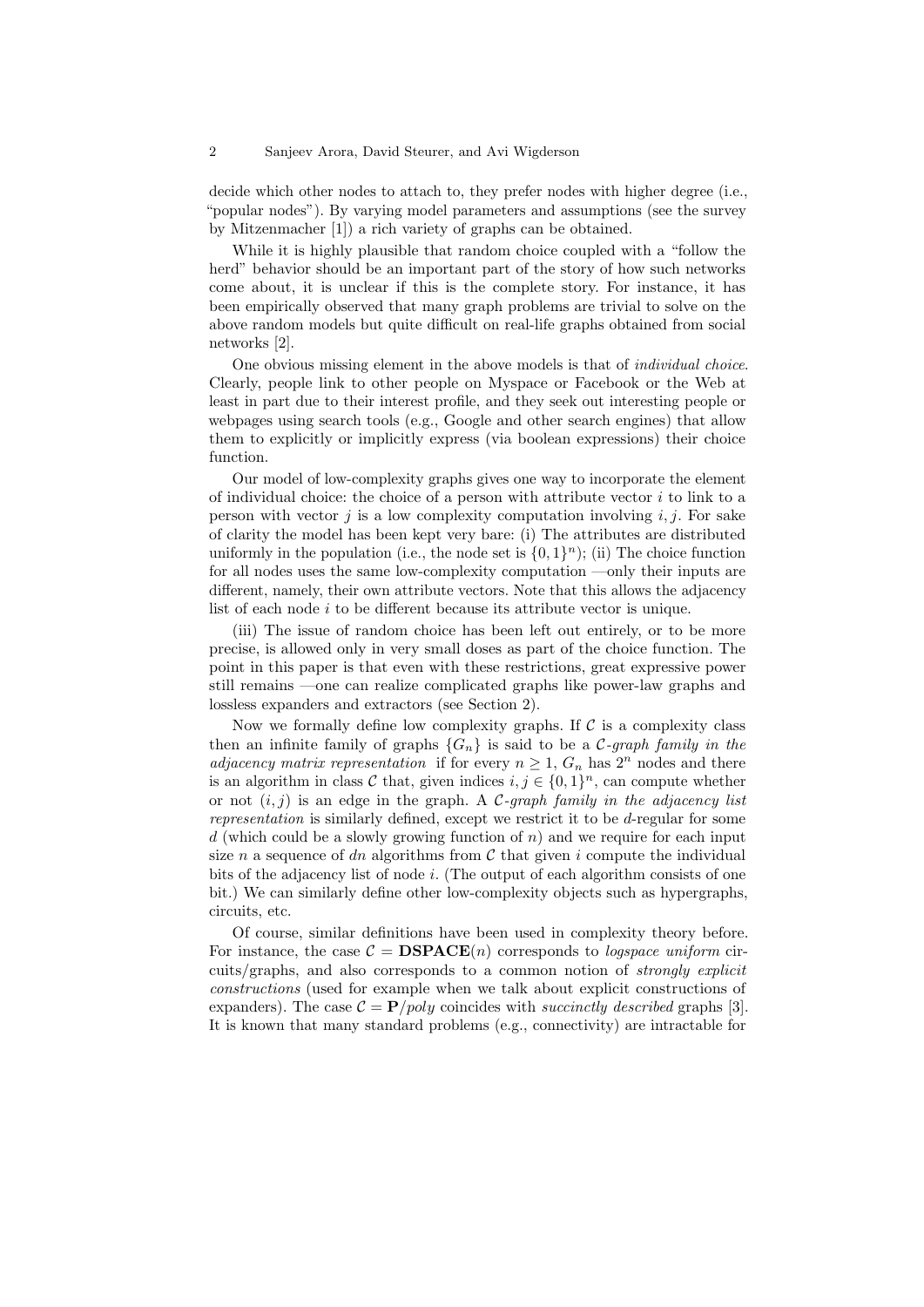succinctly represented graphs, when the input to the algorithm is the circuit that represents the graph. Classes such as PPAD [4] are also defined in this context. The difference in our paper is that we are interested in letting  $C$  be a very low complexity classes: say,  $NC^0$ ,  $AC^0$ , or the set of graphs with log *n* decision tree complexity.  $AC^0$ , the class of functions computable by bounded depth circuits of unlimited fan-in and polynomial size, will be a frequent choice in this paper. Furthermore, in our lower bound results we usually think of the entire graph as being presented to the algorithm (as opposed to just the circuit). The algorithms we present in Section 4 work even in the model where the algorithm is presented the circuit defining the input graph.

In fact, one motivation for studying low-complexity graphs is that this fits in the longer-term program of understanding low-complexity graphs (which are just truth tables of low-complexity functions) as a prelude to proving complexity lower bounds. Of course, the results of Razborov and Rudich [5] caution us against hoping for quick successes in this endeavor if the  $\mathcal C$  is too complex. Accordingly, this paper generally restricts attention to classes no more powerful than  $AC^0$ . Our results suggest that even these graphs can be quite complex and difficult. In Section 3 we show that solving any of the standard  $\bf NP$  or  $\bf P$  problems on  $AC<sup>0</sup>$ -graphs is probably no easier than solving them on general graphs, even when the entire graph is given as input.

In light of the hardness results one should relax one's expectations of what kind of algorithms can be possible. One could try for approximation algorithms. We observe using the current proof of the PCP Theorem [6] that approximation is intractable for a host of standard problems on  $NC<sup>1</sup>$ -graphs (Section 3.1). It is an open problem whether this result can be extended to  $AC^0$ -graphs, and a positive resolution seems to require a new proof of the PCP Theorem. We can show however that  $AC^0$  graphs can prove to be difficult (ie have high integrality gaps) for current approximation algorithms that are based upon semidefinite programming (Theorem 9).

In light of the results about seeming difficulties of approximation, one can try to further relax what it means to solve the problem. An attractive approach is to try sampling-based algorithms such as the ones developed in property testing and streaming algorithms. We show that many known algorithms can be interpreted as follows: given a circuit representing a low-complexity graph, these algorithms return another low-complexity circuit that approximately represents a solution. (See Section 4.)

Though many known sampling-based algorithms are tight when the graph is given as a black box, it is conceivable that they can be improved upon when the graph is given as a small circuit. (Theorem 11 explains why the black box lower bounds don't apply.) Perhaps designing such algorithms can be a new motivation for revisiting lowerbound techniques for classes such as  $AC^0$ , or even  $NC<sup>0</sup>$ . For instance we do not currently know if constant degree  $NC<sup>0</sup>$ -graphs can be expanders in the adjacency list representation. We observe in Section 2.1 that expanders of logarithmic degree can be realized as  $NC^0$  graphs.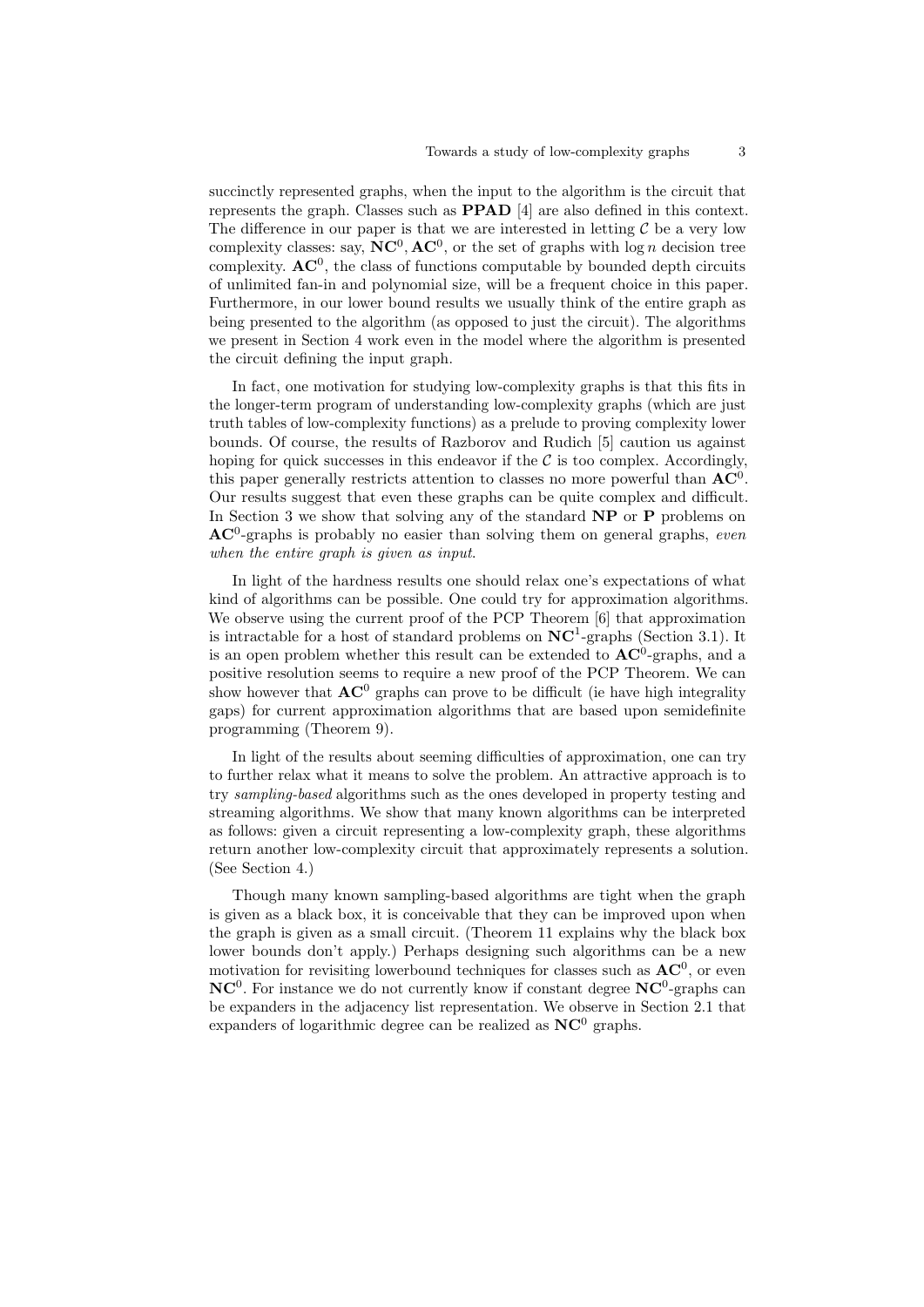#### 4 Sanjeev Arora, David Steurer, and Avi Wigderson

This paper spans ideas from multiple areas, and consequently we have to assume familiarity with many standard terms and results and necessarily omit many details. We also see the results in this manuscript as representative rather than exhaustive. Even the basic model can be extended in many ways. For instance, if nodes are allowed a small amount of randomness and a small amount of computation then one obtains complexity-based extension of the theory of  $G(n, p)$  graphs. We hope that many such extensions will be studied in future.

The recently studied model of random dot product graphs [7, 8] shares some ideas with our low complexity graphs. There, the vertices are sampled from some distribution on the sphere, and the probability of an edge is proportional to the inner product of the endpoints. The inner product can be seen as a low-complexity function of the endpoints (albeit not  $AC^0$ ) that determines the edge probability.

# 2 Constructions of interesting  $AC<sup>0</sup>$  graphs

In this section we show how some well-known graphs can be realized as  $AC^0$ graphs. Throughout, N denotes the number of nodes in the graph, and the nodes are assumed to be vectors of n bits (i.e., binary-valued attributes).

To set the context, we start with some simple examples of graphs that are not  $AC<sup>0</sup>$ , by the well-known results of Ajtai [9] and of Furst, Saxe, and Sipser [10]. **Example 1** (Graphs that are not  $AC^0$ ). Parity Graph: Its edge set is  $\{(x, y)$ :  $\bigoplus_i (x_i \oplus y_i) = 1$  where  $x, y \in GF(2)^n$  and  $\oplus$  addition mod 2.

Inner Product Graph: Its edge set is  $\{(x, y) : x \odot y = 1\}$  where  $x, y \in GF(2)^n$ and  $\odot$  is inner product mod 2.

Threshold graph: Its edge set is  $\{(x, y) : x \text{ and } y \text{ agree on at least } 2/\text{std of}\}$ their bits.}.

The fact that such simple operations are impossible in  $AC^0$  makes the task of designing  $AC^0$  graphs difficult. Next, we list simple graphs that are  $AC^0$ . These will be building blocks in more complicated constructions later on.

**Example 2 (Some AC<sup>0</sup> graphs).** The N-cycle. The attribute vector labeling the nodes can be interpreted as a binary number in  $[0, N - 1]$ , and the set of edges is  $\{x, x+1 \mod N\}$ . Since  $x \to x+1$  is computable in  $AC^0$ , we conclude that this is an  $AC^0$  graph.

The  $r$ -dimensional grid on  $N$  vertices. Reasoning similarly as above, this is also an  $AC^0$  graph for every fixed r. This will be useful in Theorem 5.

The following is also  $AC^0$  for every  $k \leq n$ : the graph whose edge set is  $\{(x, y): x, y \text{ agree on the first } k \text{ bits}\}.$ 

Next, since *approximate thresholds* can be computed probabilistically in  $AC^0$ (actually even in depth 3 [11]), we can construct an  $AC^0$  graph that is an approximate and noisy version of the Threshold graph of Example 1. (This could be useful in modeling social networks because "approximate threshold" of shared attributes could be a plausible strategy for setting up connections.) For any constant  $\epsilon$  (to be thought of as  $o(1)$ ), the following holds. For  $(x, y)$ 's such that x, y agree in  $\geq 2/3 + \epsilon$  of the bits,  $\{x, y\}$  is an edge. For  $(x, y)$ 's such that x, y agree in  $\langle 2/3 - \epsilon$  of the bits,  $(x, y)$  is a non-edge. All other pairs  $(x, y)$  may or may not be edges.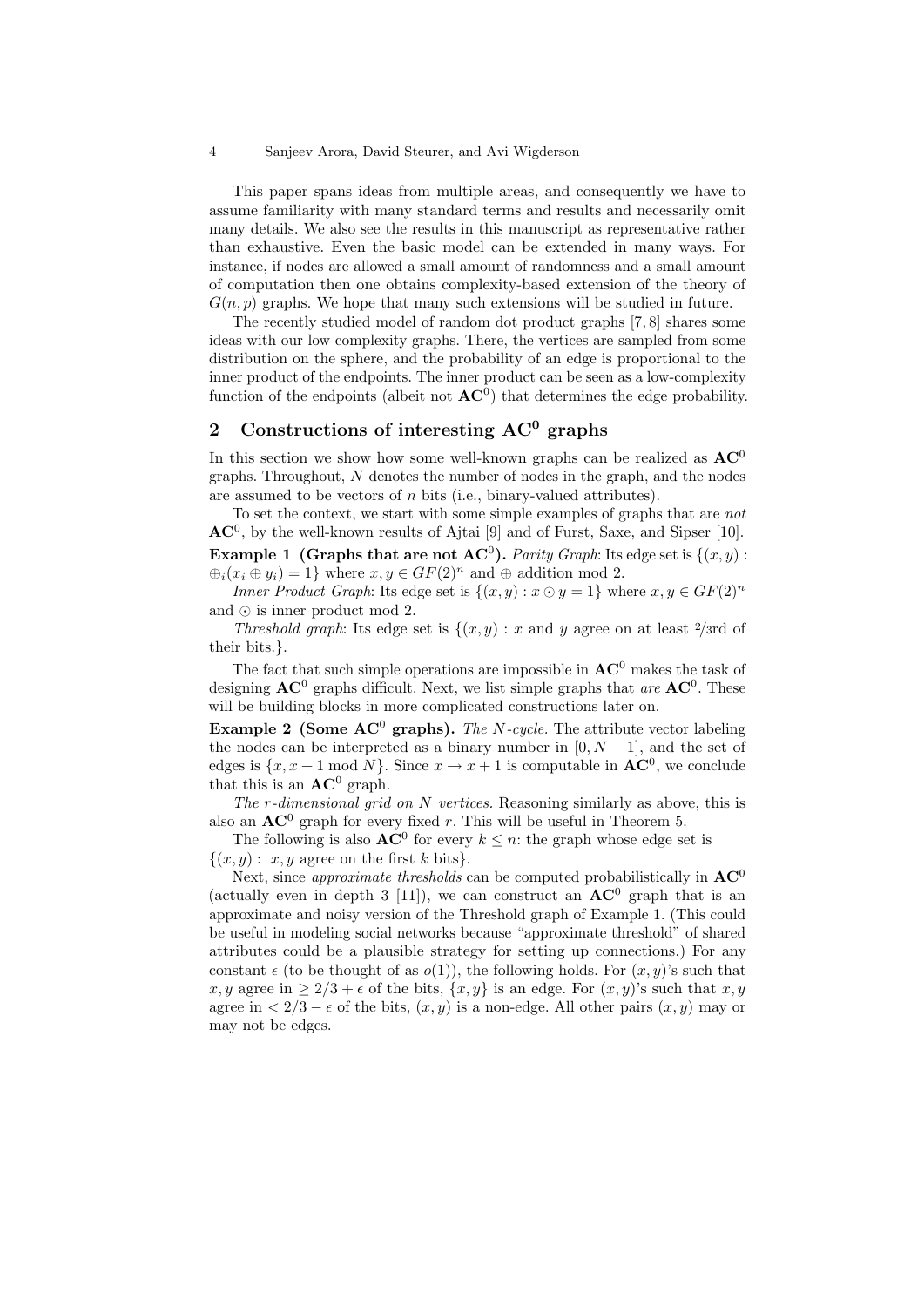Finally, by definition, the set of  $AC^0$  graphs is closed under taking graph complements, union and intersection of edge sets, and taking AND product  $G_1 \times G_2$ , which is the graph whose vertex set is  $V(G_1) \times V(G_2)$  and the edge set is  $\{((u_1, v_1), (u_2, v_2)) : (u_1, u_2) \in E(G_1) \text{ AND } (v_1, v_2) \in E(G_2)\}.$ 

The following fact, a consequence of Håstad's [12] lower bound for  $AC^0$ , suggests that every  $AC^0$  graph has some structure. More precisely, it shows that  $AC<sup>0</sup>$ -graphs are never good Ramsey graphs (in contrast to random graphs where the largest bipartite clique and the largest bipartite independent set are of size  $O(\log N)$ ).

**Proposition 1.** There is a polynomial-time algorithm that given an  $AC^0$  graph on N nodes (in the adjacency matrix representation) finds either a bipartite clique or independent set of size  $2^{\Omega(\log N/\text{poly}(\log \log N))}$  (in fact the algorithm can find many  $-say$ , superlogarithmic—number of these).

### 2.1 Expanders and lossless expanders

In this subsection we show  $AC^0$ -graphs can exhibit highly "pseudorandom" behavior. For a long time the only known explicit constructions of these graphs involved algebraic operations that are provably impossible in  $AC^0$ . We use recent constructions involving the zig-zag product. For background and myriad applications of expanders please see the extensive survey of Hoory, Linial, Wigderson [13].

These graphs will be sparse and we choose to describe them in the adjacency list representation. Note that for constant degree graphs the adjacency matrix representation is at least as rich as the adjacency list representation. A d-regular graph  $G = (V, E)$  is an *eigenvalue c-expander* if the second eigenvalue of the normalized Laplacian of G is at least c (sometimes called the "spectral gap"). In a lossless expander, vertex neighborhoods are essentially as large as possible. Graph G is an expander with loss  $\epsilon$  if every set S of size at most  $\alpha|V|$  has  $| \Gamma(S) | \ge d(1-\epsilon) |S|$  (where  $\alpha = \alpha(\epsilon, d)$  does not depend on the size of the graph). Lossless expanders have proved useful in a host of settings. See Capalbo et al. [14] for the first explicit construction and further references.

**Theorem 3.** For every  $\epsilon > 0$  there is a  $d = d(\epsilon) > 0$  such that there is an  $AC^0$ family of d-regular expanders with loss  $\epsilon$ .

Proof. It will be convenient to think of the graph being represented by a circuit that given  $(v, i)$  with  $v \in V$  and  $i \in [d]$  (given in binary), and its output will be a vertex  $u \in V$  which is the *i*th neighbor of *v*.

Let  $G: N \times M \to N$  and  $H: M \times D \to M$  be two circuits (note that the degree of G is the size of H). Then their zig-zag product  $G \otimes H : (N \times M) \times (D^2) \rightarrow$  $(N \times M)$  is defined by  $(G \, \mathcal{D} H)((v, k), (i, j)) = (G(v, H(k, i)), H(H(k, i), j)).$ 

Note that the output of  $G \, \widehat{\otimes} H$  is simply a composition of the given circuits in serial, and its depth is the sum of depths of their depths (and size at most twice the sum of their sizes).

Below we rely upon two works. We use the simplified expander construction of Alon et al. [15] that gives a c-eigenvalue expander using only two applications of the zig-zag product. Then we do a zigzag product with a constant size graph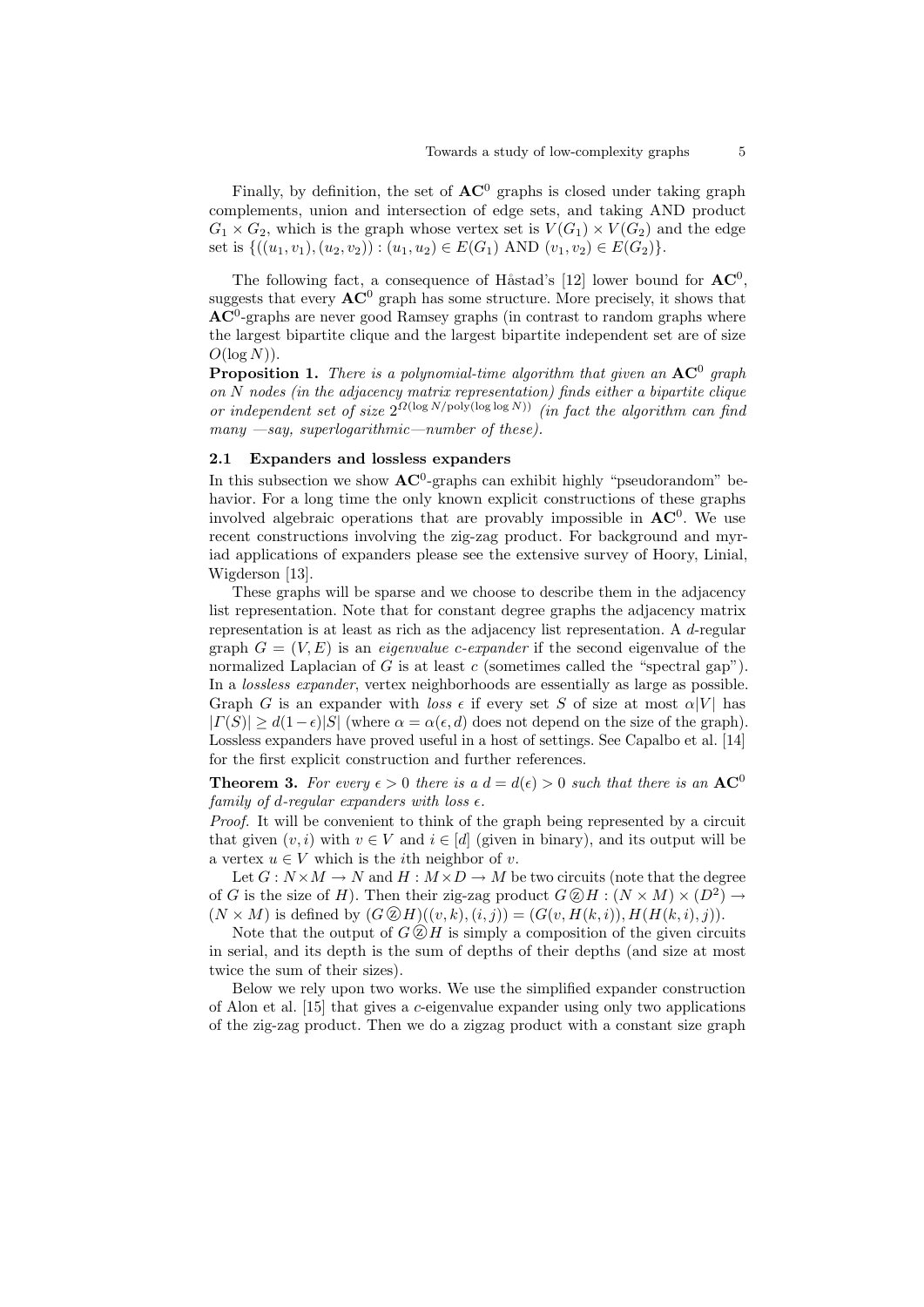as in Capalbo et al. [14] to end up with with a lossless expander. We assume familiarity with these constructions and only describe why they work for us.

As in [15] start with a Cayley expander G on  $N = (F_2)^n$  of degree  $M = n^2$ , arising from construction of  $\epsilon$ -biased sets. As addition in  $GF(2)^n$  is carried out in  $NC^0$ , this graph is an  $AC^0$ -graph (we must move from  $NC^0$  to  $AC^0$  when using the edge index to obtain the actual representation of that vector from the generating set). This graph is composed once with a smaller copy of itself with  $n<sup>2</sup>$  vertices, and then again with another expander that is small enough to be trivially an  $AC^0$ -graph. This gives an eigenvalue expander that is clearly an  $AC^0$ -graph.

Now let us say a few words about the construction of lossless expanders on [14]. For these constructions it is useful to have the circuits output "extra information." Above, given  $(v, i)$  they produce only the *i*th neighbor of v, and now we'll ask them to output more information (whose main function is "keeping the entropy" in the input) beyond the neighbor. E.g. in [16] the circuit  $G$  will also include the index of the edge along which that neighboring vertex was reached. This modified circuit,  $G: N \times M \to N \times M$  is called there a "rotation map". The objects which are multiplied using the extension of zig-zag in [14] are not expanders, but other pseudorandom objects related to extractors. In some of them as well the output has two parts, carrying a similar information as in the "rotation map".

With this in mind, the construction of lossless expanders in [14] has the exact same structure as the one above, and explicitly describes them as composition of functions (and as noted above, easily interpreted in circuit terms). The two components needed are an eigenvalue expander, which was constructed above in  $AC^0$  and a constant-sized graph, which is in  $AC^0$  trivially.

Open questions for  $NC^0$  graphs Can  $NC^0$ -graphs be constant-degree expanders? We note that in the adjacency matrix representation the answer is "No", since any nontrivial  $NC^0$  circuit cannot even represent a constant-degree graph.

However, in the adjacency list representation the answer to the question is less clear (e.g., logarithmic degree  $NC^0$  expanders exist in this representation).

## 2.2 Constructions of Power-law graphs

Many real-life graphs have a degree distribution that satisfies the power law: for some parameter  $\alpha > 0$ , the number of nodes of degree  $> x$  is proportional to  $x^{-\alpha}$ . As mentioned in the introduction, the standard explanation for these is some form of randomized attachment process where nodes favor other nodes with high degree ("popular nodes"). It has also been observed empirically that the largest few eigenvalues also satisfy a power law with exponent  $\alpha/2$ : if the largest degrees EUR EXECUTE AND SATISTY A POWET TAW WITH EXPONDITION  $\alpha/2$ : if the targest degrees are  $d_1, d_2, d_3, \ldots$ , the largest eigenvalues are close to  $\sqrt{d_1}, \sqrt{d_2}, \sqrt{d_3}, \ldots$ . This has also been explained for random graph models by Mihail and Papadimitriou [17].

**Theorem 4.** For every  $\alpha > 2$  there is an  $AC^0$  family of graphs whose degrees satisfy the power-law with exponent  $\alpha$ , and furthermore the top  $k = N^{1/2\alpha}$ eigenvalues satisfy the eigenvalue power law.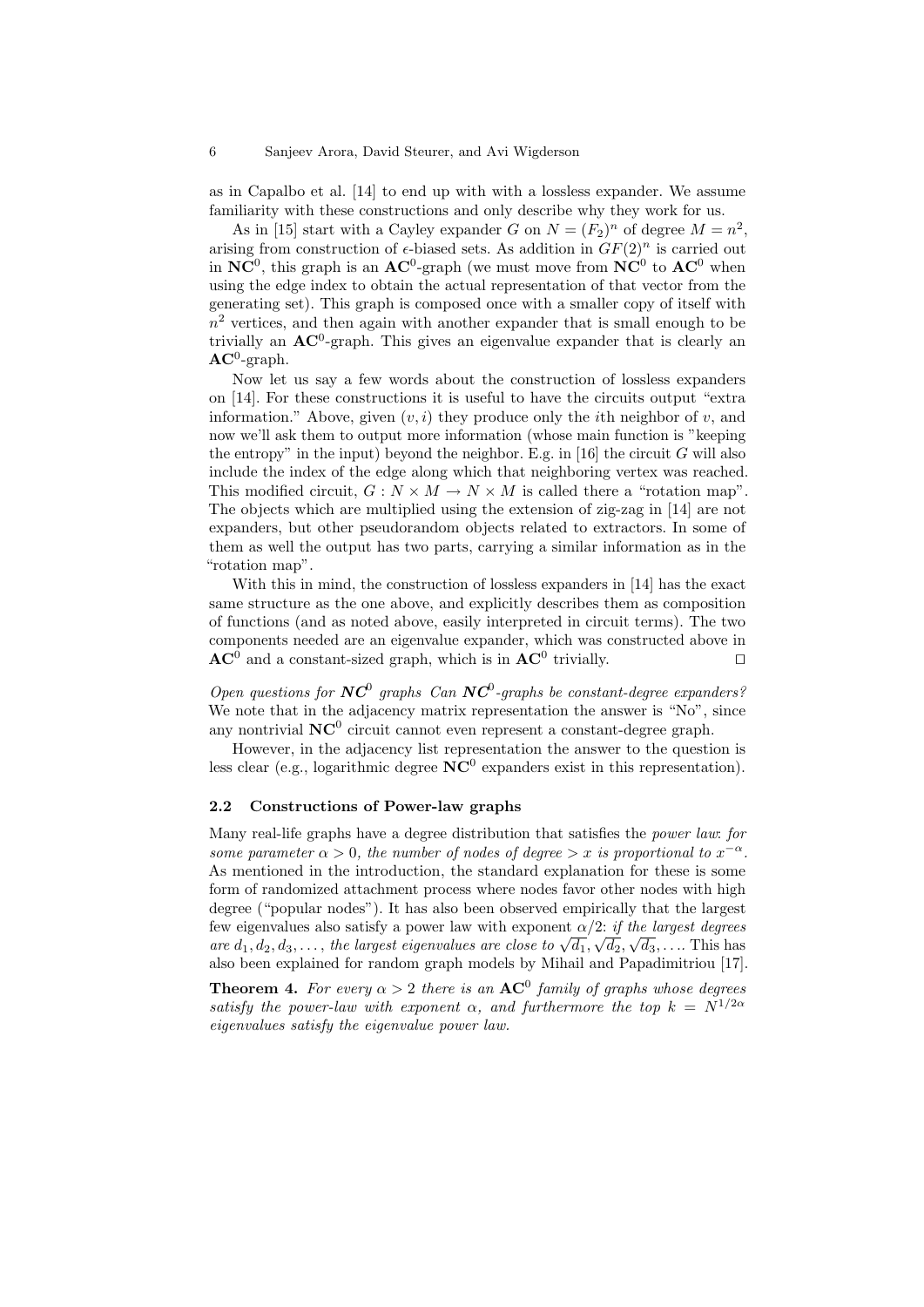Proof. Many constructions are possible but since we only have to ensure powerlaws for the degrees and some top eigenvalues we give a particularly easy one.

We note that since  $\alpha > 2$  the number of edges is  $\sum_{d} N/d^{\alpha-1} = O(N)$  and the max degree is less than  $N^{1/\alpha}$ . For simplicity we make all degrees powers of 2. We divide vertices into  $O(\log n)$  classes  $S_1, S_2, \ldots, S_k$ , where  $|S_i| = N/2^{i\alpha}$  and degree of vertices in  $S_i$  is close to  $2^i$  (we say "close to" because the construction will allow degrees to deviate a little). Thus the maximum degree vertex is in  $S_k$ and has degree  $N^{1/\alpha}$ .

Vertices in  $S_i$  consist of vectors in  $GF(2)^n$  whose first *i* $\alpha$  bits are 0 and the bit immediately after these is 1. Thus the  $S_i$ 's are disjoint, and furthermore verifying whether a vector x lies in  $S_i$  is an  $AC^0$  computation.

For now we describe the construction as randomized and allow  $poly(n)$  random bits, which can obviously be appropriately chosen and hardwired so that certain bad events listed below do not happen. For each i pick a random shift  $a_i \in GF(2)^n$ and connect  $x \in S_i$  to  $x + a_i + b$  where b is a vector whose last  $n - i$  bits are zero. If  $x + a_i + b$  is in  $S_i$  for  $j \geq 5$  then leave out the edge. Note that the adjacency matrix of these connections is computable in  $AC^0$ .

By construction, the degree of each node in  $S_i$  is almost  $2^i$ , except that an occasional node x may have some missing edges because  $x + a_i + b$  happened to lie in  $\cup_{j\geq 5} S_j$ . Since this set has size  $\sum_{j\geq 5} N/2^{j\alpha} < N/2^{5\alpha-1}$  the chance that this happens (since shift  $a_i$  is random) is less than  $1/2^{5\alpha-1}$ . By Markov's inequality the fraction of nodes in  $S_i$  (for  $i \geq 7$ ) that have more than 1/10 th of their edges missing is less than  $\frac{1}{4}$ .

Now we argue about the top eigenvalues along the lines of Mihail and Papadimitriou. One can show that the edges of  $k$  highest-degree vertices form a union of (mostly) disjoint stars with high probability. Since the largest eigenvalue umon or (mostly) disjoint stars with high probability. Since the largest eigenvalues of a d-star is  $\sqrt{d-1}$ , the graph formed by these edges has largest eigenvalues or a *a*-star is  $\sqrt{a} - 1$ , the graph formed by these edges has largest eigenvalues roughly  $\sqrt{d_1}, \ldots, \sqrt{d_k}$ . Furthermore, it is true that with high probability, for all roughly  $\sqrt{a_1}, \ldots, \sqrt{a_k}$ . Furthermore, it is true that with high probability, for all  $i \in [k]$ , our graph contains much less than  $\sqrt{d_i}$  edges between the leaves of the  $d_i$ -star. Hence, by eigenvalue interlacing, even including these edges does not spoil the eigenvalue power law. Finally, one can show that the maximum degree of the remaining edges is too small to influence the first  $k$  eigenvalues.  $\Box$ 

### 3 Hardness results

One reason to study specific graph families such as bounded tree-width graphs is that one can often solve certain problems more easily on them as compared to general graphs. In this section we explore whether such better algorithms exist for low-complexity graphs. The negative results in this section will guide the choice of what kind of algorithms to expect.

Note that N is the number of nodes in the graph,  $n = \log_2 N$  is the number of labels in the vertices, and the algorithm is provided the entire graph as input.

The first result shows that there are unlikely to be efficient algorithms for the usual NP-complete problems on  $AC^0$ -graphs. We say the NP-complete problem is usual if its NP-completeness can be proved using the classical Cook-style proof followed by a simple gadget-based reduction in the style of Karp. (This notion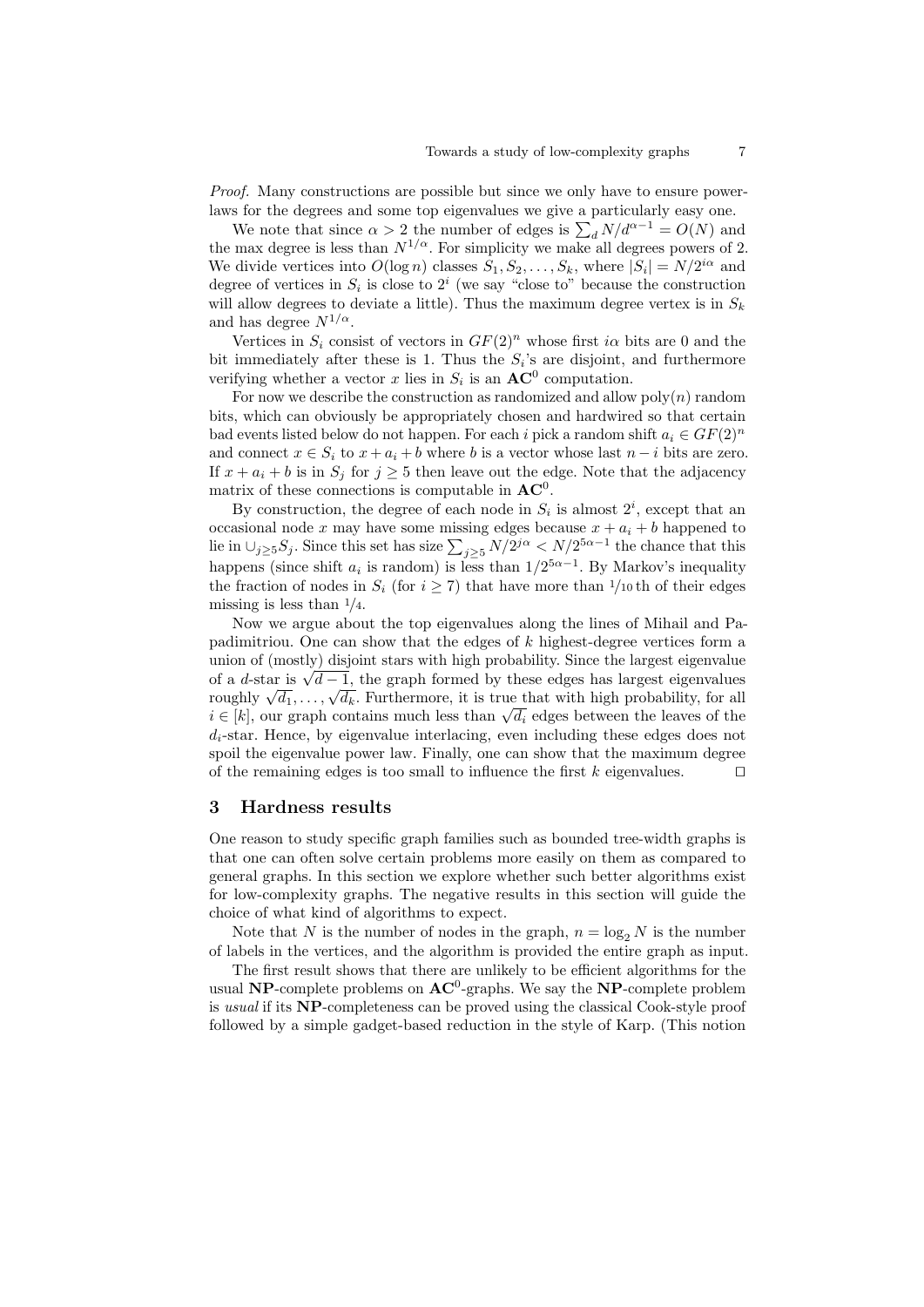is obviously not precise. The precise version of the next theorem would involve replacing "usual NP-complete" by a list of a few thousand explicit problems.) **Theorem 5.** If  $NEXP \neq EXP$  then none of the usual  $NP$ -complete problem

can be solved on  $AC^0$ -graphs in polynomial time. *Proof (sketch)*. Suppose a polynomial-time algorithm were to solve a usual  $NP$ -

complete problem, say CLIQUE, on  $AC^0$ -graphs. We show how to use it to decide any language  $\tilde{L} \in \mathbf{NTIME}(2^{n^c})$  deterministically in time  $2^{O(n^c)}$ , which contradicts the Theorem's hypothesis.

For any input  $x \in \{0,1\}^n$  we can use the standard Cook-Karp style reduction to produce a graph with  $2^{O(n^c)}$  nodes which has a clique of a certain size iff  $x \in L$ . Let us show that this instance is an  $AC^0$ -graph, and therefore amenable to be solved by the algorithm.

Recall that the Cook-style reduction consists of writing constraints for the  $2 \times 3$  "windows" in the tableau of M's computation on x. The window —and hence also each edge in the instance of CLIQUE—is defined by indices of the type  $(i + b_1, j + b_2)$  where  $b_1 \in \{0, 1, 2\}, b_2 \in \{0, 1\}$ , and  $i, j \leq 2^{n^c}$ . As noted in Example 2 the function  $i \rightarrow i+1$  is computable in  $AC^0$  when i is given in binary, we can easily design an  $AC^0$  circuit of size poly $(n^c)$  (with x hardwired in it) that represents the CLIQUE instance. This shows that the instance is an  $AC^0$ -graph.  $\Box$ 

At first glance the use of the conjecture  $NEXP \neq EXP$  (which implies  $P \neq NP$ ) in the previous result may seem like overkill. But there is a (folklore) converse of sorts known.

**Theorem 6.** If  $NEXP = EXP$  then every  $NP$  problem on  $P$ /poly-graphs (thus, also on  $AC^0$ -graphs) can be solved deterministically in  $n^{poly(\log n)}$  time. *Proof (sketch)*. Suppose  $A$  is an exponential time deterministic algorithm for a **NEXP**-complete problem. Let L be any **NP** language. To solve it on  $P/poly$ graphs of size  $N$ , we note that the input can be represented by the circuit whose size is poly( $log N$ ). Though the circuit is not provided as part of the input, it can be recovered in  $\exp(\text{poly}(\log N))$  time by exhaustive search. Now we can think of the problem as really one in NEXP where the input is this circuit. Now we can use A to solve this problem in time  $\exp(\text{poly}(\log N))$ .

How about **P**-complete problems on  $AC^0$  graphs? Can we solve them more efficiently than on general graphs? The following theorem –proved completely analogously to the previous two theorems—suggests that we cannot.

**Theorem 7.** If  $EXP \neq PSPACE$  then no usual *P*-complete problem can be solved on  $AC^0$ -graphs in polylog space. If  $EXP = PSPACE$  then every problem in  $P$  can be solved on  $P$ /poly-graphs in polylog space.

#### 3.1 Results about Hardness of approximation

We already saw that problems like CLIQUE cannot be optimally solved on  $AC^0$ graphs in polynomial time if  $NEXP \neq EXP$ . What about approximation? We note that the current proof of the PCP Theorem (specifically, the generalization from NP to NEXP) and related results imply that current inapproximability results can be transfered to show hardness of the same problem on  $NC^1$ -graphs. The following is a sample result.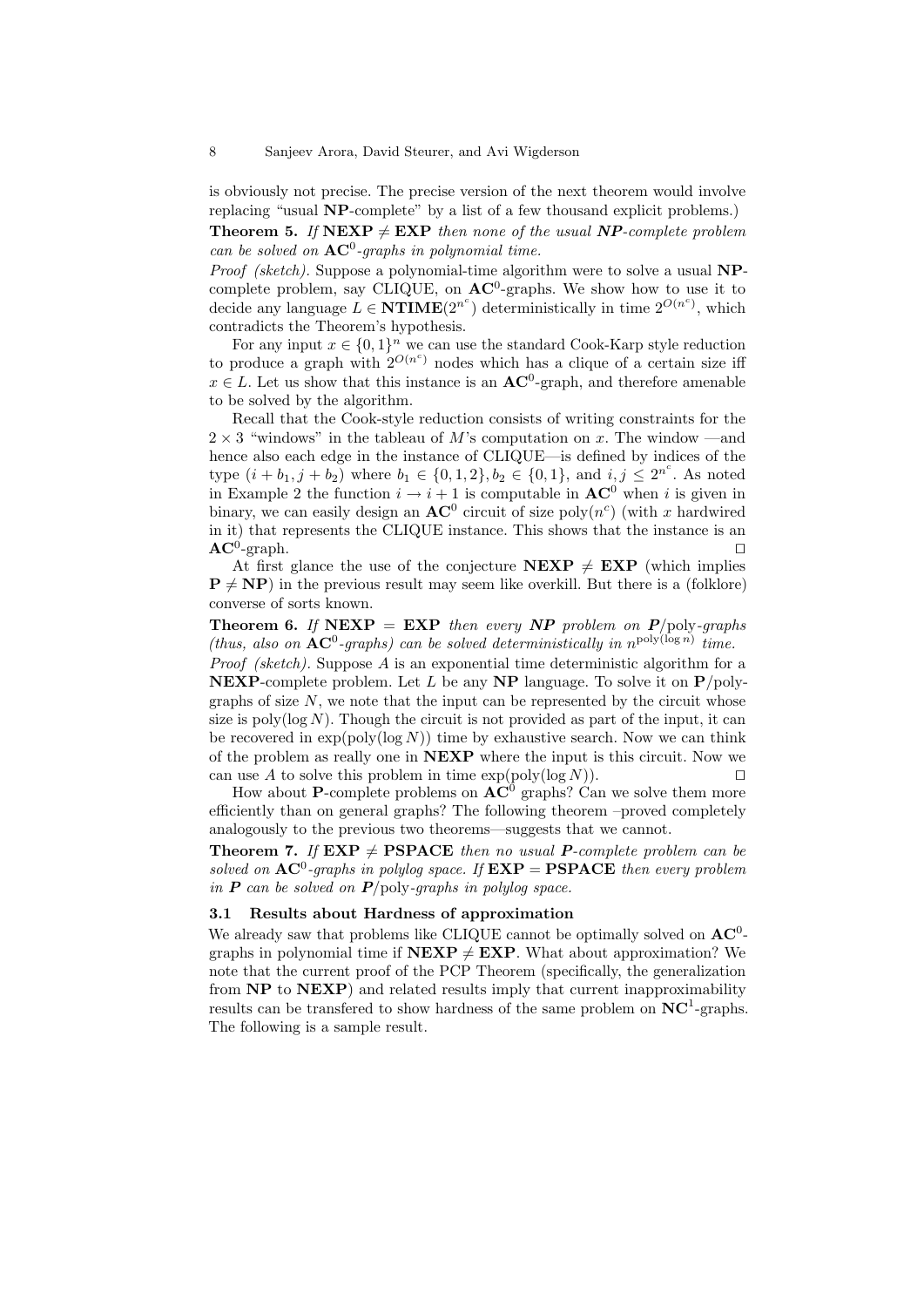**Theorem 8.** If NEXP  $\neq$  EXP then the MAX-CLIQUE problem on NC<sup>1</sup>. graphs cannot be approximated within any constant factor in polynomial time.

*Proof (sketch)*. The only known proof  $[18-20]$  of the result  $NEXP =$  $PCP(\text{poly}(n), 1)$  involves taking polynomial extension and then using procedures for polynomial testing/correcting and sum-check. These involve finite field arithmetic on *n*-bit vectors (where the graph size is  $2<sup>n</sup>$ ), which is possible in NC<sup>1</sup>. The proof has a second step involving verifier composition which is trivially in  $NC<sup>1</sup>$  because of the smaller inputs involved.

With these observations and the known reduction from  $\mathbf{PCP}(\text{poly}(n), 1)$  to approximating MAX-CLIQUE [21] we can finish the proof as in Theorem 5.  $\Box$ 

The stumbling block in proving a similar result for  $AC^0$  graphs is that current PCP constructions rely upon field operations that cannot be done in  $AC^0$ . It is conceivable that this is inherent, and one way to show this would be to give a better CLIQUE approximation algorithm for  $AC^0$  graphs. This would probably involve an interesting new result about  $AC^0$ .

At the same time, simple approximation algorithms such as basic SDP relaxations will probably not lead to better approximation in most cases. For example, for MAX-CUT the integrality gap of the standard SDP relaxation is achieved on instance of finite size, which are clearly  $AC^0$ .

Theorem 9. The worst-case integrality gaps of the standard SDP relaxation on  $AC<sup>0</sup>$  graphs for MAX-CUT (see [22]) is 0.878.. (i.e., same as for general graphs).

## 4 Algorithms for low-complexity graphs

The hardness results in Section 3 greatly constrict our options in terms of what kinds of algorithms to shoot for on  $AC^0$  graphs.

Of course, the only hope in designing such algorithms is to exploit something about the structure of  $AC^0$  graphs (e.g., Proposition 1). Unfortunately, this hope is somewhat dashed in Section 3.

In light of these hardness results, it is reasonable to turn to sampling-based algorithms from areas such as property testing and sublinear algorithms, which result in a fairly weak approximation (necessarily so, since only a small portion of the graph is examined). Since the introduction of the property testing idea by Goldwasser, Goldreich, and Ron [23], a large body of literature has grown up in this area. Note that such algorithms are natural to consider for  $AC^0$  graphs, since we are given a circuit oracle for the edges.

We notice that many algorithms in this area implicitly give a stronger result than formally stated: in many cases if the graph is  $AC^0$ , then the approximate solution to the problem (namely, a cut, assignment, etc.), which is an object of size  $\exp(n)$ , can also be represented as an  $AC^0$  circuit. As an illustrative example, we use MAX-CUT.

**Theorem 10.** For any  $\epsilon > 0$  there is a polynomial-time randomized algorithm that, given an  $AC^0$  circuit computing  $f: \{0,1\}^n \times \{0,1\}^n \rightarrow \{0,1\}$  representing a graph in the adjacency matrix representation, produces an  $\mathbf{AC}^0$  circuit computing some g:  $\{0,1\}^n \rightarrow \{0,1\}$  circuit such that the cut  $(g^{-1}(0), g^{-1}(1))$  in the graph has capacity at least  $OPT - \epsilon n^2$  where OPT is the capacity of a MAX CUT in the graph.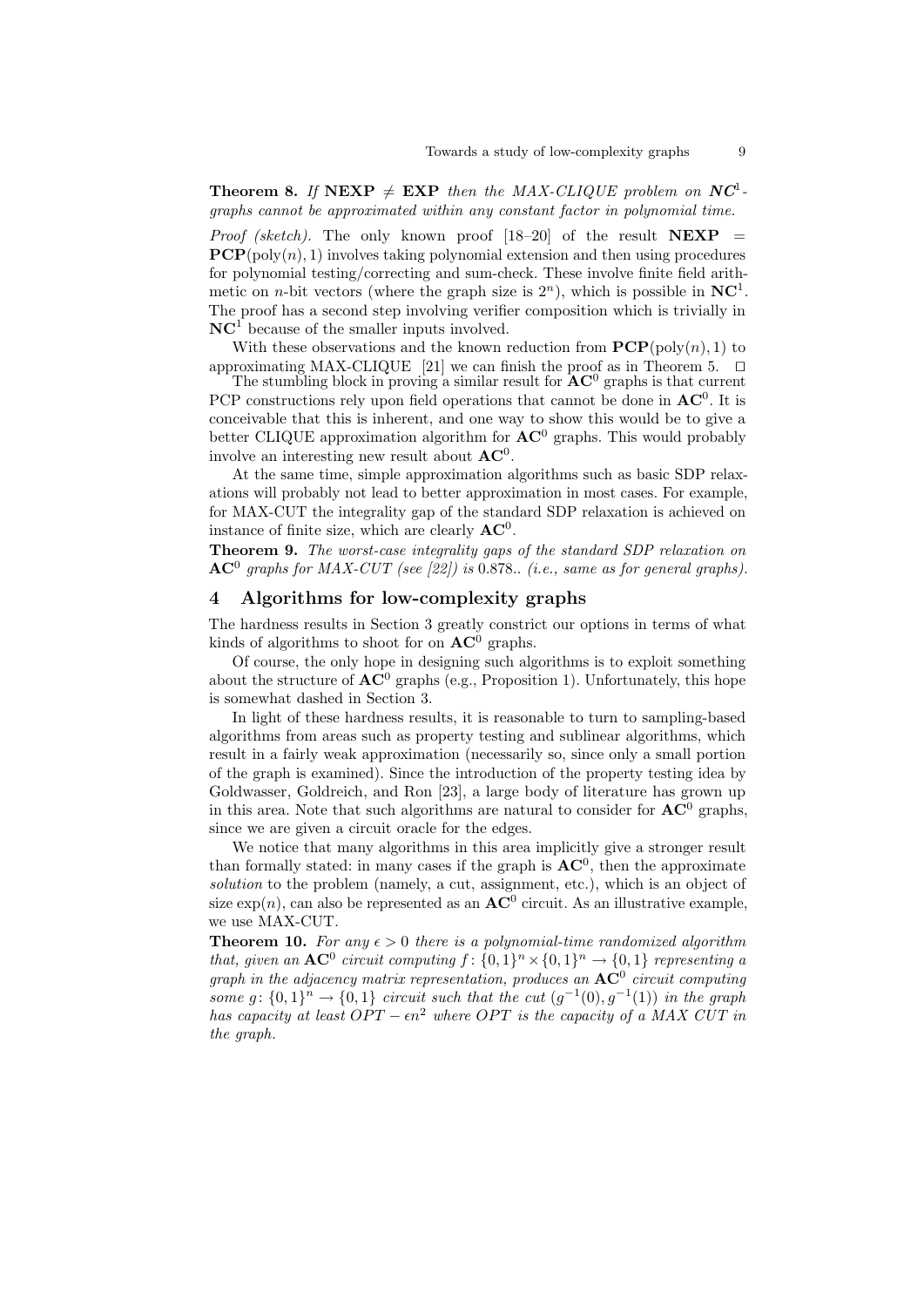*Proof.* For any  $\epsilon > 0$ , the sampling algorithm of Alon et al. [24] samples  $k =$  $O(1/\epsilon^5)$  vertex pairs and examines whether or not the corresponding edges are present in the graph. This suffices for it to estimate the capacity of the maximum cut within additive error  $\epsilon N^2$ . In fact the proof of correctness shows something stronger. It gives a function  $h: \{0,1\}^{k \choose 2} \times \{0,1\}^k \to \{0,1\}$  such that the following is true for any graph  $G = (V, E)$  of any size. For any subset of k vertices S let  $E_S \in \{0,1\}^{\binom{k}{2}}$  be the characteristic vector showing which of the  $\binom{k}{2}$  pairs of S are connected by an edge. If  $v$  is any other vertex, let  $v<sub>S</sub>$  be a characteristic vector showing which of the  $k$  nodes of  $S$  are connected to  $v$  by an edge. For every S let  $g_S: V \to \{0, 1\}$  be defined as  $g_S(v) = h(E_S, v_S)$ . (Thus  $g_S$  implicitly defines a cut of the graph.) Then if  $S$  is chosen uniformly at random, then the probability is at least 0.99 that the cut represented by  $g_S$  has capacity at least  $OPT - \epsilon n^2$ 

Thus the randomized algorithm is to sample  $S$  at random and output the function  $g_S$ . Note that if the graph was  $AC^0$  then so is  $g_S$ .

In fact, using the subsequent work of Alon et al. [25] there is a similar algorithm (though again not mentioned explicitly) as in Theorem 10 for every testable graph property. For example, the property of being C-colorable is testable for any constant C. The analog of Theorem 10 for this problem shows that the final  $AC^0$  circuit will compute a C-coloring that is a proper coloring of some graph that differs in at most  $\epsilon n^2$  edges from G. The sampling complexity is much worse than for MAX-CUT, though still constant for every constant  $\epsilon > 0$ .

### 4.1 Algorithms for the adjacency list representation

Property testing has also been studied in the adjacency list representation, and some algorithms transfer to the  $AC^0$  setting. For instance the work of [26] implies that it is possible to test in  $poly(n/\epsilon)$  time whether the **AC**<sup>0</sup>-graph is  $\epsilon$ -close to a graph that is minor-free ( $\epsilon$ -close means in this context that the symmetric difference of the edge sets of the two graphs is at most  $\epsilon N d$ ).

However, it has been shown that testing many interesting graph properties require examining  $\Omega(\sqrt{N})$  vertices in the adjacency list model. We note that this need not rule out existence of good algorithms for  $AC^0$  graphs in the sense of Theorem 10. The reason is that the lowerbounds assume an edge oracle that is black-box, whereas  $AC^0$  circuits of size n are learnable (albeit only with a very inefficient algorithm) with  $poly(n) = poly(log N)$  queries.

**Theorem 11.** Every graph property is  $\epsilon$ -testable (with 2-sided error) using poly(log  $N/\epsilon$ ) evaluations of the  $AC^0$  circuit representing the adjacency list of the d-regular graph.

*Proof.* The adjacency list consists of  $d \log N$  bits, and each is computed by a circuit of size poly( $log N$ ) whose output is a single bit. Each of these  $d log N$ circuits can be learnt after evaluating it on poly( $\log N/\epsilon$ ) random points. Namely, if we simply pick the circuit that best fits those poly( $\log N/\epsilon$ ) values, then the standard Chernoff bound calculation shows that this circuit is with high probability (over the choice of the sample points) correct for all but  $\epsilon/10d \log N$ fraction of the inputs. Doing this for all  $d \log N$  circuits ensures that we get an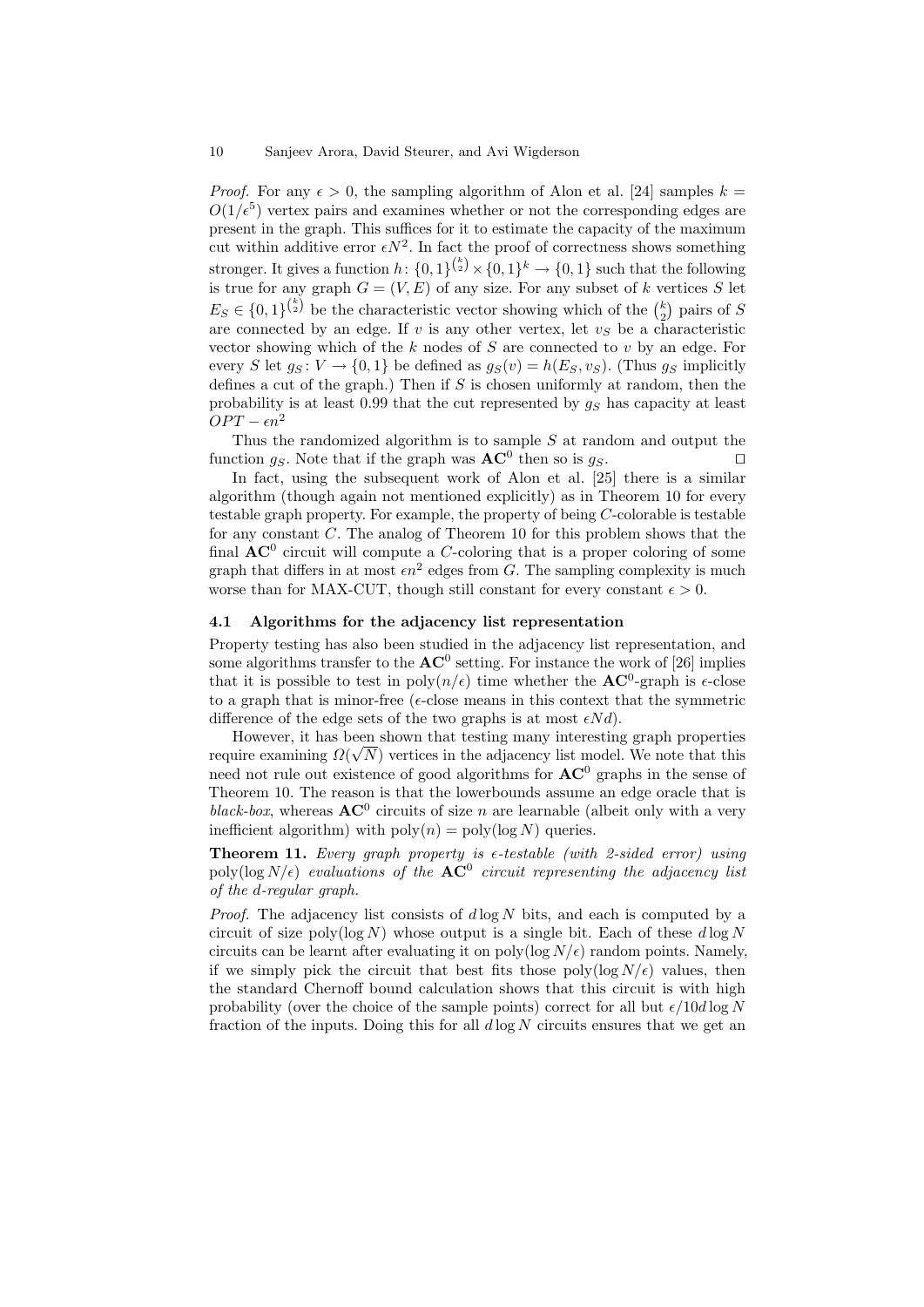$AC<sup>0</sup>$  representation of the graph that is  $\epsilon/10$ -close to the true graph. Having obtained such a representation, we can try all graphs that are  $\epsilon/9$ -close to our graph and check if any of them have the property.  $\Box$ 

# 4.2 Adapting sketching algorithms to low-complexity graphs

Sketching algorithms are given a data matrix  $M$ , and using random sampling they construct a sketch  $S(M)$  of this data which can be used to approximate the value of some specific function  $f$  on  $M$ .

Here we note that if M is a low-complexity matrix —in other words,  $M(i, j)$ can be produced by a low-complexity computation given  $i, j$  — many known sketching algorithms produce the sketch  $S(M)$  that is also a low-complexity object. Usually this is trivial to see if by "low complexity" we mean  $NC<sup>1</sup>$  but sometimes it is true for even  $AC^0$  thanks to the following fact about  $AC^0$ .

Theorem 12 (Approximate counting). Let  $f: \{0,1\}^n \times \{0,1\}^n \rightarrow \{0,1\}$ be computable by an  $AC^0$  circuit and define  $g: \{0,1\}$  $\sum$  $n \to \{0,1\}$  as  $g(x) =$  $\int_{y} f(x, y)$ . Then for every  $\epsilon, c > 0$  there is a  $AC^0$  circuit that given x as input outputs 1 if  $g(x) > c$  and 0 if  $g(x) < c - \epsilon$ , and an arbitrary value otherwise.

*Proof.* We give a probabilistic construction. Pick  $m = \text{poly}(n)$  random vectors  $y_1, y_2, \ldots, y_m$  and for any x try to compute  $\sum_{i \le m} f(x, y_i)$ . Using our observation in Example 2 there is an  $AC^0$  circuit (even explicit thanks to [11]) that outputs 1 if  $\sum_{i\leq m} f(x,y_i) > c$  and 0 if  $\sum_{i\leq m} f(x,y_i) < c - \epsilon/2$ . Letting  $m > n^2/\epsilon^2$ allows us to conclude via Chernoff bounds that  $\sum_i f(x, y_i)$  correctly estimates  $g(x) = \sum_{y} f(x, y)$  for all  $x \in \{0, 1\}$  $n$ .

As an example we describe how to compute a special sketch of a matrix M called low rank decomposition.

**Theorem 13.** Let A be an  $N \times N$  matrix that is  $AC^0$ , and whose entries have absolute value at most  $\log N$ . Then there is a randomized  $\mathrm{poly}(n)$  time algorithm that given  $\epsilon > 0$  produces an  $AC^0$  matrix M with all entries of absolute values  $O(\log N)$  such that  $|A-M|_F \leq |A-M^*|_F + \epsilon N^2$ , where  $|\cdot|_F$  denotes Frobenius (i.e. sum of squares) norm and  $M^*$  is the rank k matrix that minimizes  $|A-M^*|_F$ .

Proof. The theorem is implicit in the paper of Frieze, Kannan, Vempala [27] together with some simple observations. For simplicity we assume the matrix is  $0/1$ . The FKV algorithm starts by sampling  $s = poly(k, \epsilon)$  columns according to the probability distribution where column  $i$  is picked with probability proportional to its squared  $\ell_2$  norm. Since we can estimate the squared  $\ell_2$  norm up to additive error  $\epsilon$  by Theorem 12 the sampling of columns is easily implemented using standard rejection sampling. Next the FKV algorithm samples s rows using a similar sampling. Let  $S$  be the submatrix defined by the sampled columns and W be the final  $s \times s$  matrix.

Then it computes the top k singular vectors  $u_1, u_2, \ldots, u_k$  of the above  $s \times s$ submatrix and scaling factors  $c_1, c_2, \ldots, c_k$  (depending only on W) and lets  $v_t = c_t S u_t$ . The final approximation is  $M = A \cdot (\sum_t v_t v_t^T)$ .

Now we observe that if suffices to compute the  $u_i$ 's up to precision  $1/\text{poly}(s)$ which is a constant. Thus the  $u_i$ 's are computable in  $AC^0$  via brute force. Then  $v_t = c_t S u_t$  is computable up to precision  $\epsilon / k^2$  in  $AC^0$  by Theorem 12, which implies that M is also computable up to precision  $\epsilon$  in  $AC^0$ . . The contract of  $\Box$